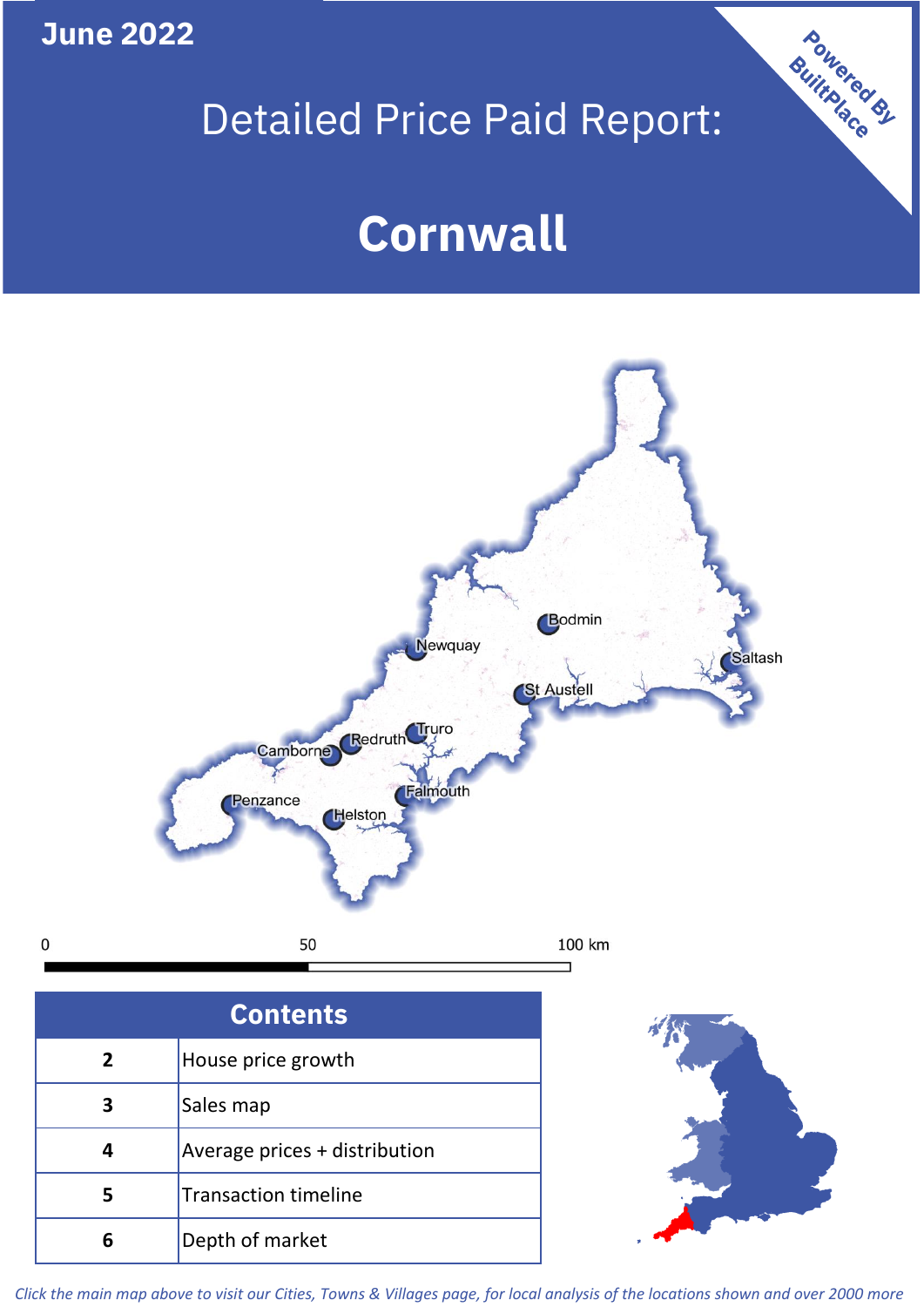### **Headline Data**

|                     | <b>Current level</b> | 3 month  | <b>Annual</b> | 5 year   | 10 year |
|---------------------|----------------------|----------|---------------|----------|---------|
| <b>House prices</b> | £304,630             | 2.2%     | 13.5%         | 40.4%    | 56.5%   |
| <b>Transactions</b> | 9,812                | $-13.5%$ | 7.8%          | $-10.4%$ | 30.9%   |

# **House Price Growth (April 2022 data)**

#### *Annual Change in House Prices*

![](_page_1_Figure_6.jpeg)

House prices in Cornwall grew by 13.5% in the 12 months to April 2022 (based on 3-month smoothed data). By comparison national house prices grew by 10.7% and prices in the South West grew by 12.3% over the same period.

Cornwall house prices are now 39.8% above their previous peak in 2007, compared to +49.0% for the South West and +52.9% across England.

![](_page_1_Figure_9.jpeg)

#### *Year-To-Date Change in House Prices, December to April*

Local prices have grown by 3.9% in 2022 so far, compared to growth of 4.1% over the same period last year.

#### *Source: OS OpenData; UK House Price Index (Contains HM Land Registry data © Crown copyright)*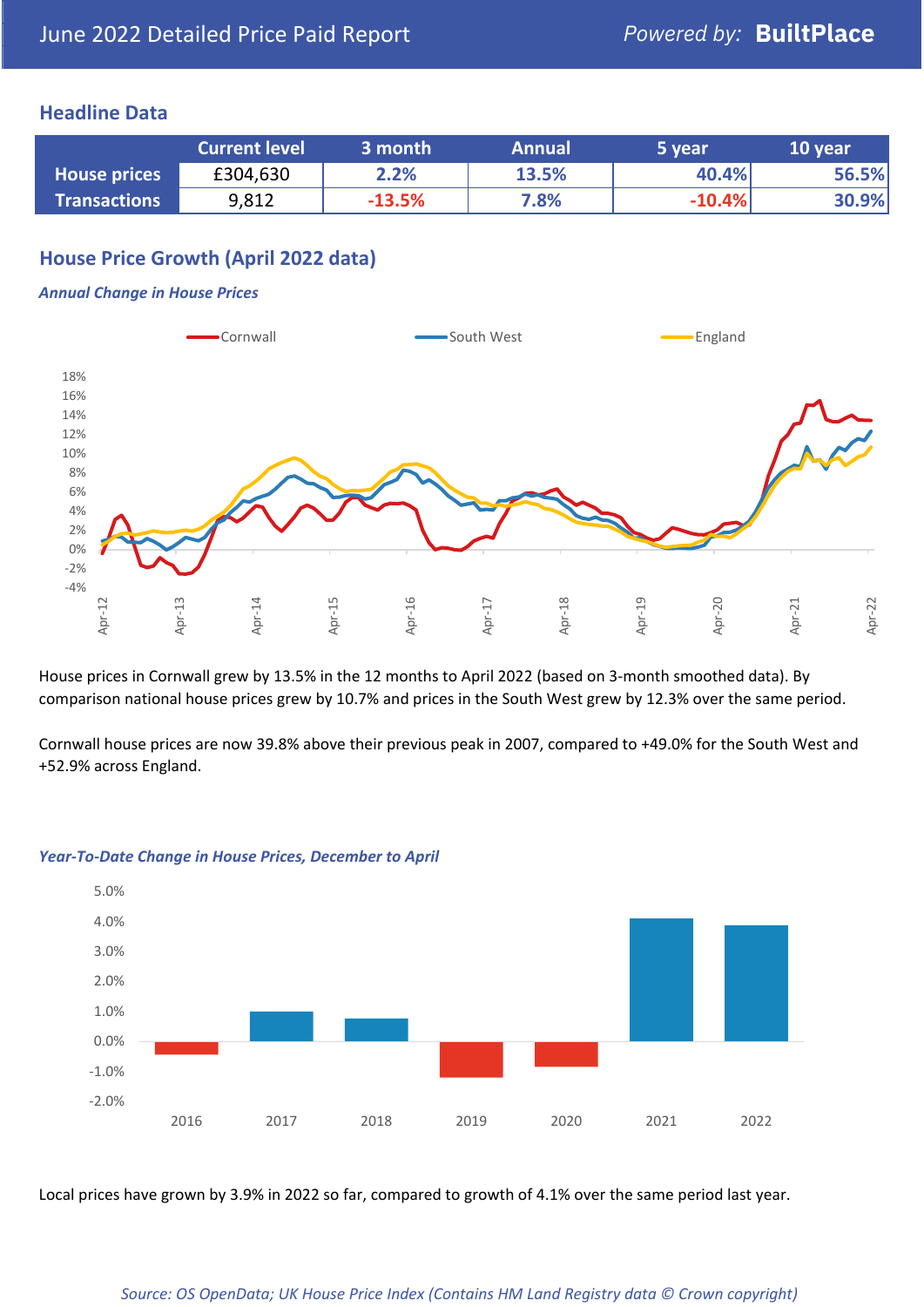# **House Price Map**

*12 months to April 2022*

![](_page_2_Picture_4.jpeg)

*Each point is one postcode, coloured by the average value relative to all sales in this local authority (price bands are LA-specific quintiles).*

# **Map Key**

| Min      | <b>Max</b> |                            |
|----------|------------|----------------------------|
| Up to    | £178,000   | 1st quintile / lowest 20%  |
| £178,000 | £238,000   | 2nd quintile               |
| £238,000 | £303,000   | 3rd quintile               |
| £303,000 | £421,000   | 4th quintile               |
| £421,000 | and over   | 5th quintile / highest 20% |

*Source: OS OpenData; UK House Price Index (Contains HM Land Registry data © Crown copyright)*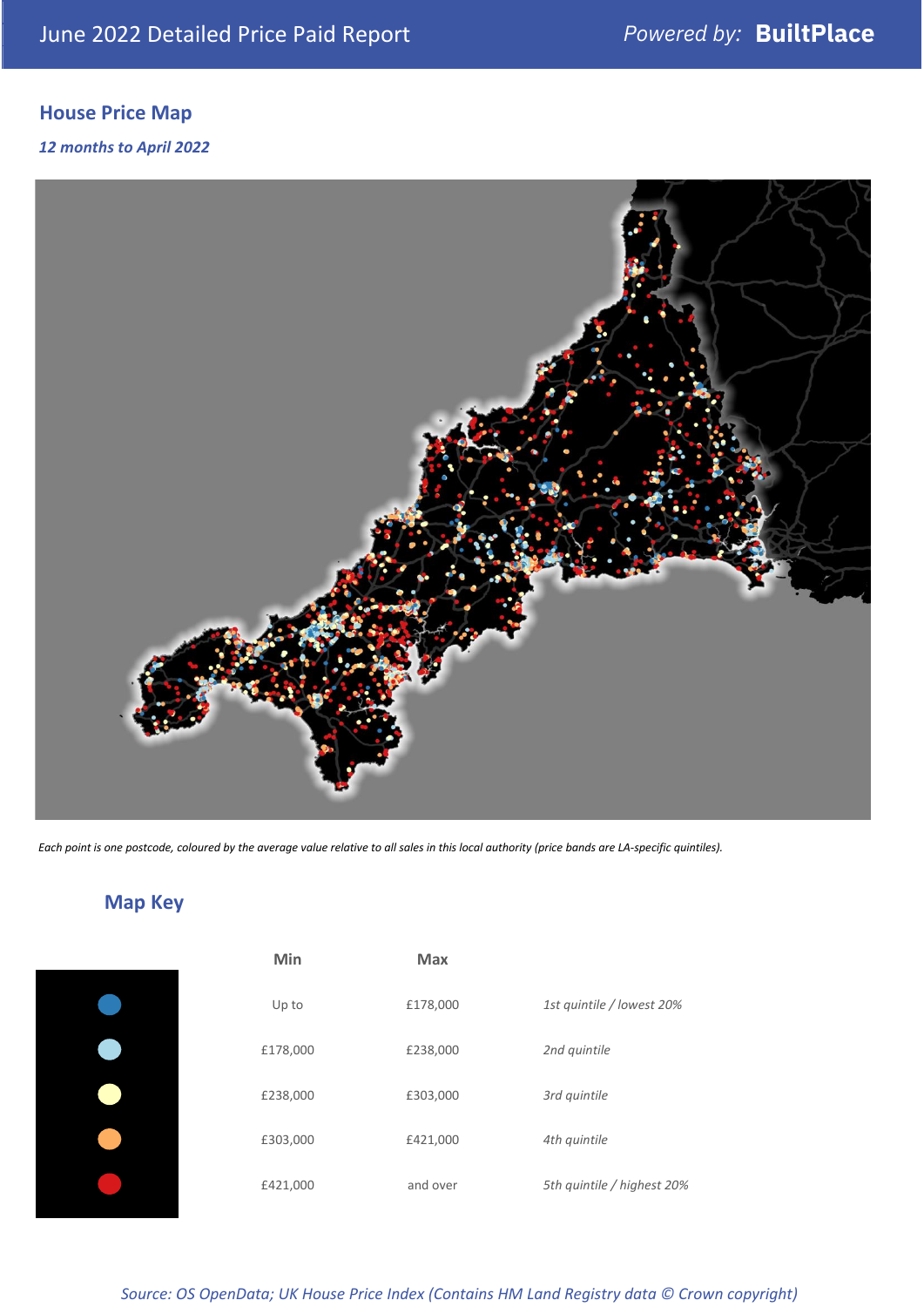# **Average House Price by Property Type**

### *12 months to April 2022*

![](_page_3_Figure_4.jpeg)

|                 | <b>New</b> | <b>Second hand</b> |  |  |
|-----------------|------------|--------------------|--|--|
| <b>Flat</b>     | £334,706   | £215,644           |  |  |
| <b>Terraced</b> | £210,651   | £255,751           |  |  |
| Semi-detached   | £261,035   | £280,139           |  |  |
| <b>Detached</b> | £338,645   | £472,156           |  |  |

# **House Price Distribution by Year**

*All properties, by price band and calendar year (2020 = year to date)*

|                    | 1997 | 2002 | 2007 | 2012 | 2017 | 2019 | 2020 |
|--------------------|------|------|------|------|------|------|------|
| <b>Under £100k</b> | 89%  | 43%  | 4%   | 6%   | 6%   | 3%   | 4%   |
| £100-200k          | 10%  | 45%  | 48%  | 51%  | 39%  | 25%  | 23%  |
| E200-300k          | 1%   | 9%   | 30%  | 27%  | 31%  | 31%  | 31%  |
| £300-400k          | 0%   | 2%   | 10%  | 8%   | 13%  | 19%  | 19%  |
| £400-500k          | 0%   | 0%   | 4%   | 5%   | 5%   | 10%  | 9%   |
| <b>£500k-1m</b>    | 0%   | 0%   | 3%   | 3%   | 5%   | 11%  | 11%  |
| £1-2m              | 0%   | 0%   | 0%   | 0%   | 1%   | 1%   | 2%   |
| <b>Over £2m</b>    | 0%   | 0%   | 0%   | 0%   | 0%   | 0%   | 0%   |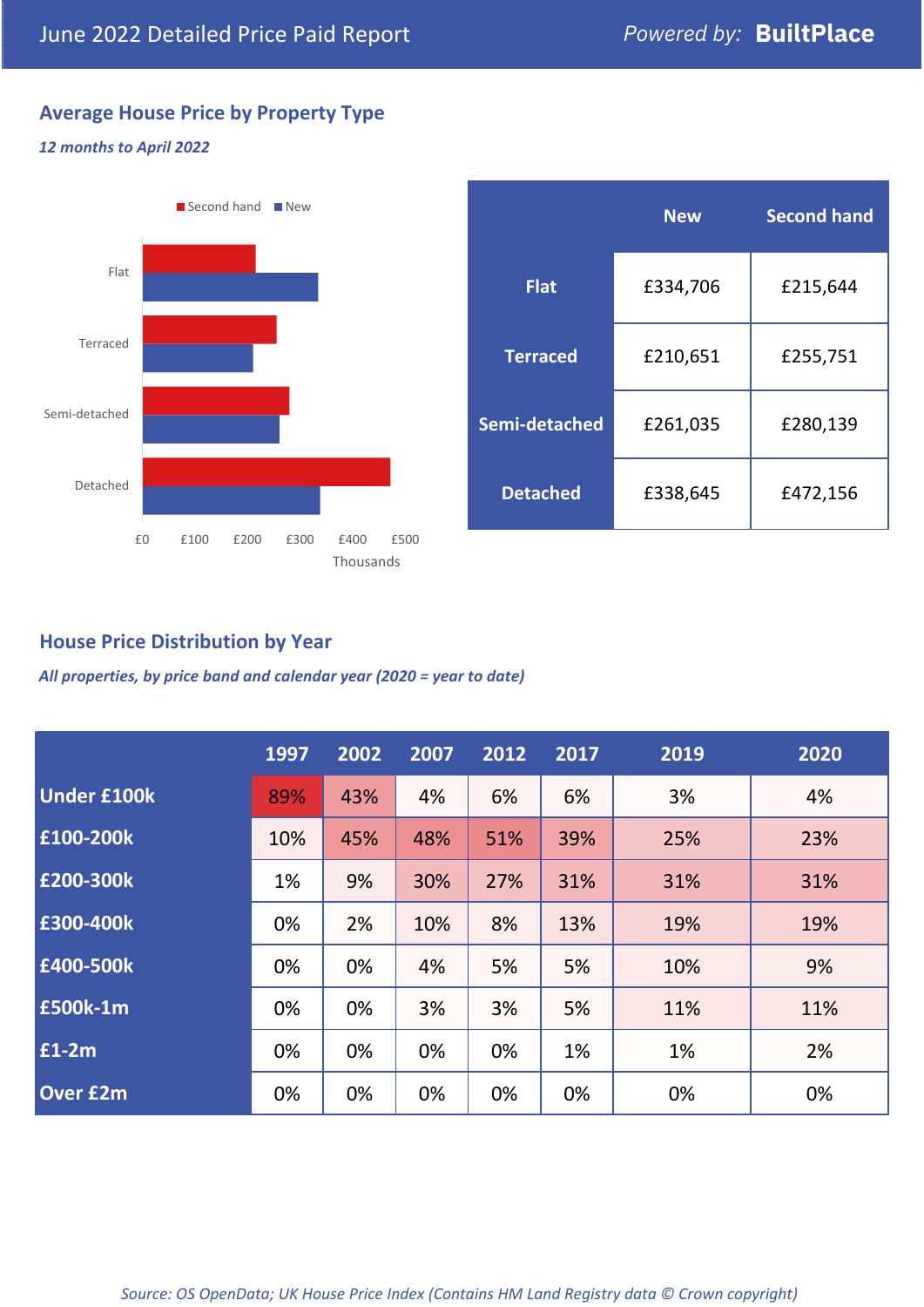# **Transactions (February 2022 data)**

*Annual Transactions, Indexed (2001-05 average = 100)*

![](_page_4_Figure_4.jpeg)

There were 9,812 transactions in Cornwall during the 12 months to February 2022. This is 81% of the average from 2001- 05 and suggests activity is below pre-downturn levels.

Transactions in Cornwall have fallen by 6.2% since 2014, compared to changes of -8.3% for South West and -7.7% for England.

![](_page_4_Figure_7.jpeg)

#### *Cash and New Build Sales as % of Total, by Year*

*Note: The data on this page EXCLUDES transactions identified as transfers under a power of sale/repossessions, buy-to-lets (where they can be identified by a mortgage), and transfers to non-private individuals - i.e. it comprises only Land Registry 'A' data.*